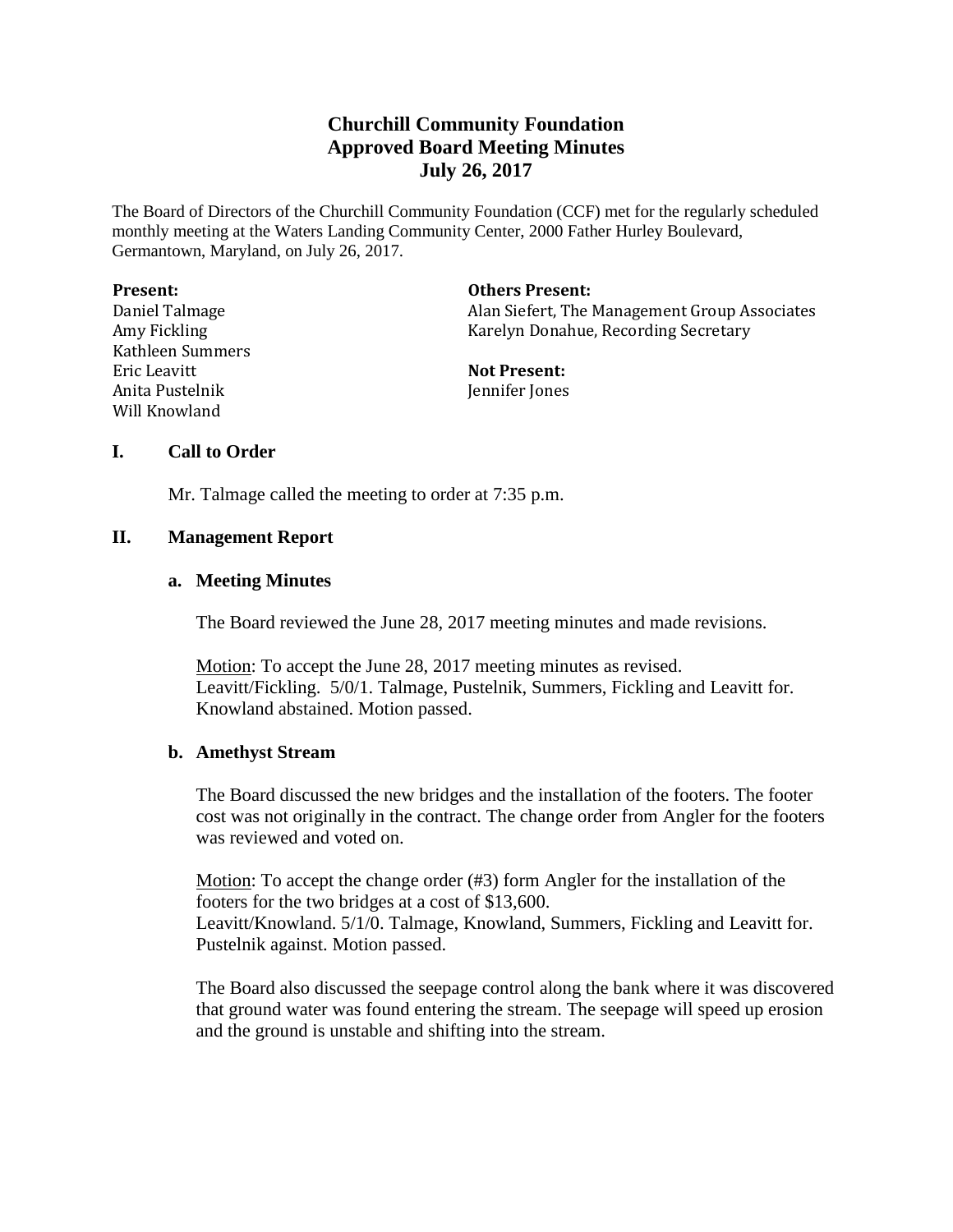Motion: To accept the change order (#4) from Angler for the seepage control along the bank up to a cost of \$27,000. This approval is contingent upon the Board seeing the engineering plans by email and having no concerns with the details. Fickling/Knowland. 6/0/0. Talmage, Knowland, Summers, Fickling, Pustelnik and Leavitt for. Motion passed.

### **c. 2018 Budget**

The 2018 Budget was discussed and some minor changes need to be made. This was tabled to the next meeting with final approval expected to take place at the October meeting.

# **d. SHA Funding**

There has been clarification that the SHA grant would not allow use of other state funds for the same project. However, DNR is considering advanced pre-approval of worthy projects to receive funds for two years ahead if the project reaches certain milestones. The Board decided not to pursue the SHA grant at this time and instead discussed pursuing DNR state trust funds and having CPJ fill out the grant application.

Motion: To accept the proposal from CPJ to write the grant application (for the design and engineering of the CEV project) for a cost of \$4,200. This is in lieu of spending the \$14,000 for the SHA grant application previously approved. Leavitt/Knowland. 5/0/1. Talmage, Knowland, Summers, Fickling and Leavitt for. Pustelnik against. Motion passed.

# **e. Dredging**

The dredging will begin within the next two weeks; there will be several barges. The lake has been GPS marked according to the lake's original contour. The dredge will last to at least November. It was noted that the corner of the lake that was not approved in the permit is now able to be dredged pending written approval from the Maryland dam inspector.

#### **f. Reserve Analysis**

The Board discussed and asked Mr. Siefert to make several revisions. These changes will be made and an updated analysis will be presented to the Board upon completion.

# **g. Financials**

The Board reviewed the financials for the month ending May 31, 2017.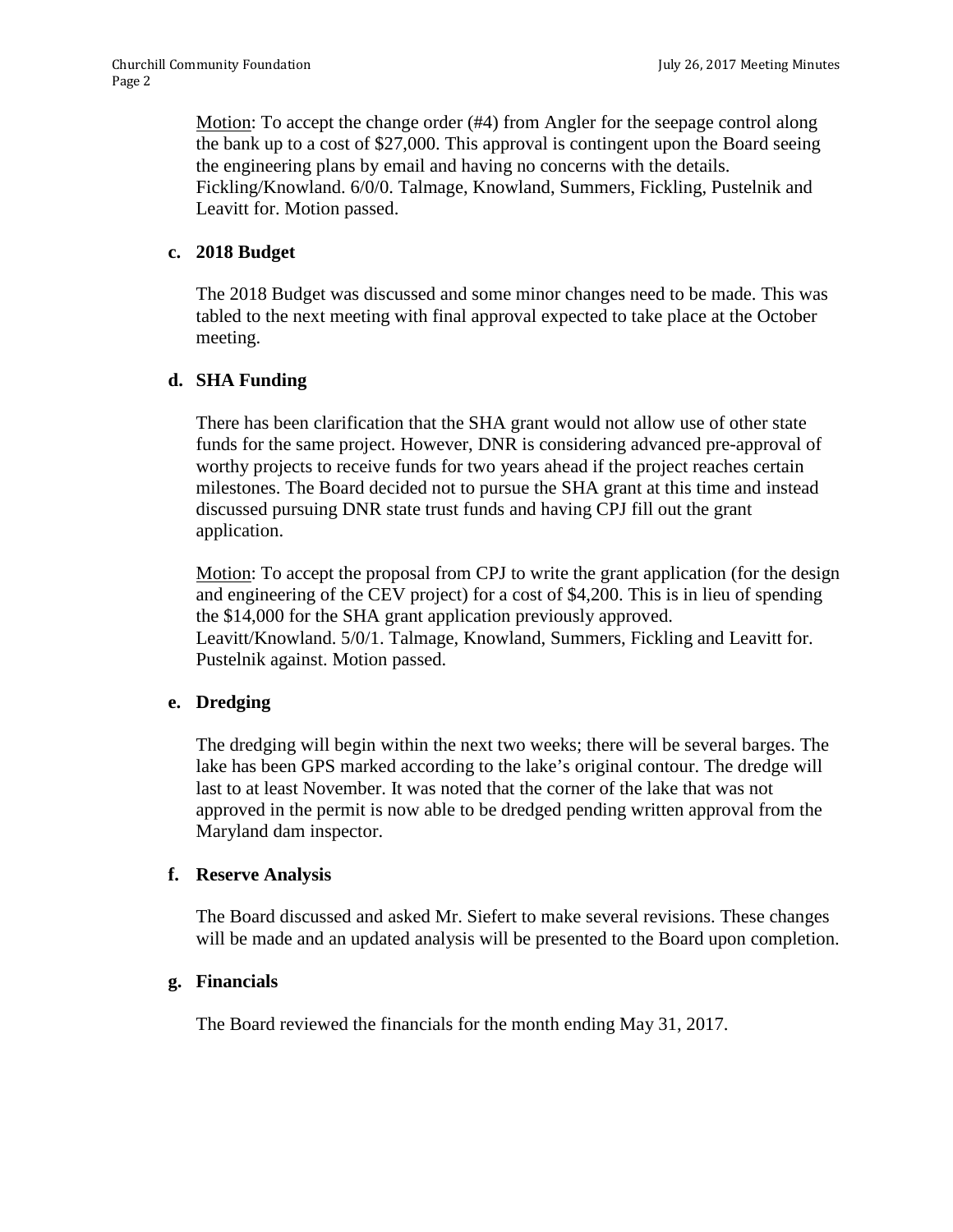### **III. Old Business**

#### **a. Duck Fence**

The duck fence along Laurel Hill Way has been removed.

#### **b. Tree Pruning**

The Board discussed the median Crabapple trees that need to be limbed up by Mainscapes. They also discussed some tree cages that need to be re-aligned around four Hemlocks at the lake.

#### **c. Walk-Through**

A Board walk-through will be scheduled for some time in September.

#### **IV. New Business**

#### **a. Meeting Date**

The Board discussed the next meeting as Mr. Siefert will be out of town. It was decided to keep the meeting as scheduled and that the budget would be distributed ahead of the meeting via email.

#### **b. Path Repairs**

Mr. Siefert will price the asphalt repairs across the dam.

#### **V. Next Meeting**

.

The next meeting of the Board of Directors for the Churchill Community Foundation will be Wednesday, August 30, 2017 at 7:30 p.m. at the Waters Landing Community Center.

#### **VI. Adjournment**

Motion: Motion to adjourn the meeting at 9:50 p.m. Knowland/Leavitt. 6/0/0. Leavitt, Pustelnik, Talmage, Fickling, Knowland and Summers for. Motion passed.